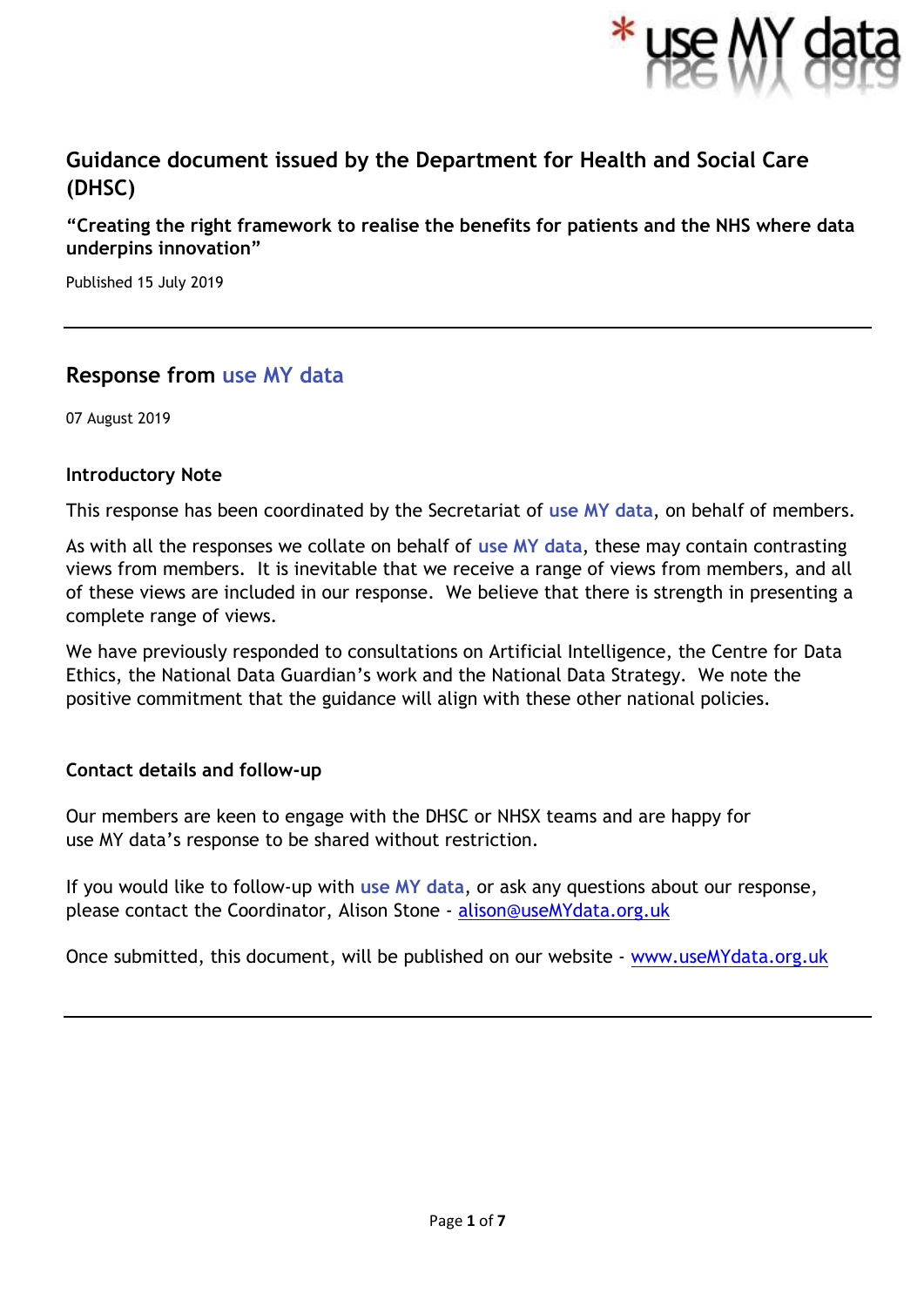

#### **Section 1: Purpose**

We recognise that the stated purpose of the document is to provide an update on the development of government policy to:

- establish guiding principles and a framework to help the NHS realise benefits for patients and the public where the NHS shares data with researchers
- establish a National Centre of Expertise to provide specialist advice and guidance to the NHS on agreements for use of data

## *"…guiding principles"*

It is not clear whether the guidance is compulsory? If so, should it be policy rather than guidance?

#### *"…shares data with researchers"*

This purpose explicitly says that the guidance is for where the NHS shares data with researchers. How does this differ from existing structures and processes which govern and manage existing data flows for research, such as those from NHS Digital and Public Health England?

From a patient perspective the question of sharing data with researchers is different to the sharing of data with commercial companies, so the purpose about its scope should be clearer.

## **Section 2: Introduction**

## *"Our starting point is that the government wants NHS partnerships to flourish within the strictest parameters of transparency and accountability."*

We would absolutely endorse this fundamental principle. But work has shown that "transparency" means different things to different people. We would be keen to work with you to help bring more clarity to this area.

## *"It must be done so in a way which is safe, ethical, evidenced and transparent"*

We would also add "…and is what patients and the public would reasonably expect to happen, based on communications and dialogue…".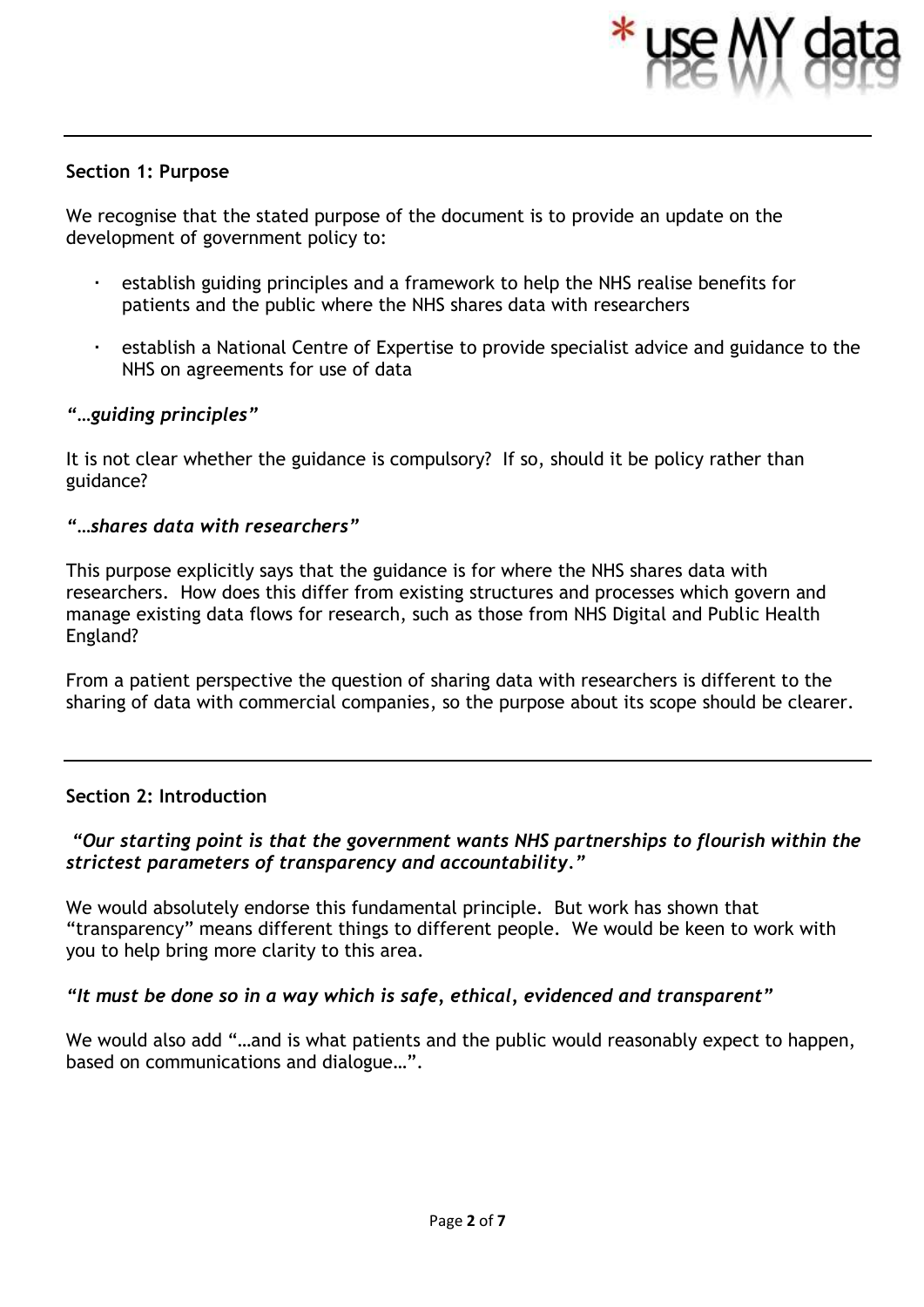

## *"…and that their privacy and rights are safeguarded"*

There is still confusion over exactly what "rights" you have in how your data is used. We regularly see groups such as MedConfidential highlighting that, even when patients have opted out of their data being used for research and planning, the data is still released under certain provisions. We need a much clearer dialogue and communication about this, to either reassure or change practice.

#### **Section 3: Guiding Principles**

**Principle 1:** The change to reflect that the use of data is not just about drug discovery is positive.

> The focus change from being the UK to the NHS more accurately reflects that this is about England, but the relationship between this policy document and the devolved nations is unclear.

> Wording around the restriction on use of datasets which are in the public domain has been removed – in reality such restrictions are virtually impossible anyway, so this is a sensible change.

**Principle 2:** Data is now being talked about as a resource rather than an asset. Language is important when communicating, so we need consistency. We have not specifically discussed the relative merits of the term "asset" versus "resource" with our members, but we could if that would help.

> The term "mutually beneficial" has been removed. The focus on the NHS rather than just local has been strengthened, which is welcome. The need to safeguard any resources which are generated by any agreement has been included, which is positive.

**Principle 3:** The phrase "commercial arrangement" has changed to just "arrangement", though it is not clear why.

> The term "for raw data" has been added. It is not clear why this has been done, and we are somewhat unclear whether the term "raw data" has been clearly defined or understood in this context. This requires some explanation, perhaps with examples.

> Emphasis has been added to make sure commercial arrangements do not restrict the free flow of data within health and social care. This would seem to be sensible and positive.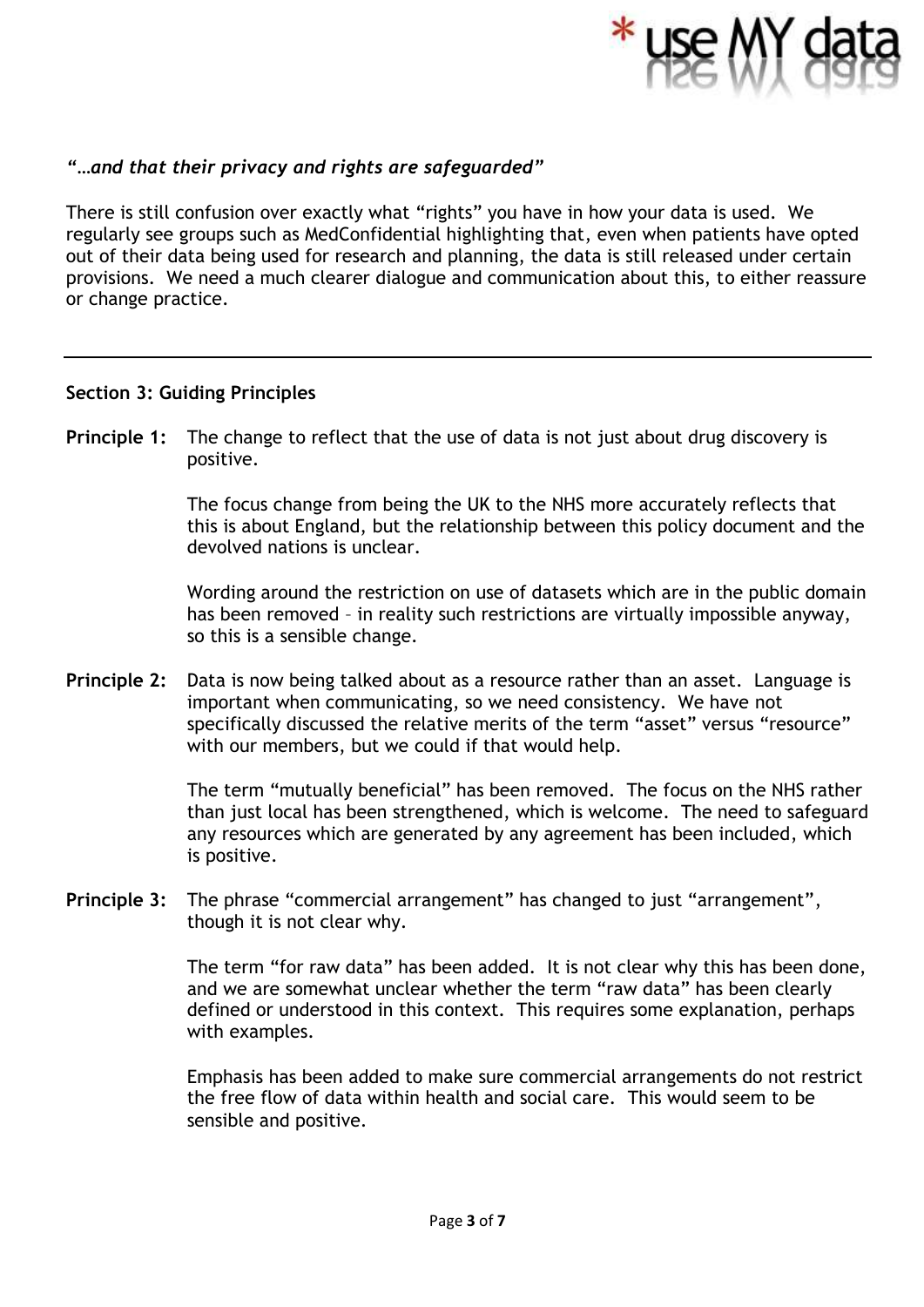

**Principle 4:** The term "commercial arrangements" has been changed to just "arrangements" (see Principle 3 comments).

> The wording around public trust has changed from "not undermine public trust", to "to support public trust". The slight change in emphasis is welcome, as it is more about improving trust and less about just not doing damage. However, this is easy to say, and much more difficult to do. High quality communication and increased transparency will be absolutely crucial if this is to improve.

**Principle 5:** The term "commercial arrangements" has been changed to just "arrangements" (see Principle 3 comments).

> The requirement to adhere to the GDPR and the Common Law has been added. Whilst this was probably implied in the original text, it makes sense to add this to the wording for clarity.

## **Section 4: Scope and application of the principles**

## *"…by all NHS organisations"*

We welcome the clear statement that the principles apply across the breadth of organisations responsible for our health and care, and not just focused on a hospital setting.

## *The principles are designed to apply to agreements which include a commercial partner or where the outputs could be commercialised, regardless of the type of organisation the NHS is partnering with*

How does this tally with the original statement about being for researchers?

## **Section 5: Centre of expertise**

## *"…to develop the concept of a National Centre of Expertise (the 'Centre')" "…enable the Centre to commence operations as soon as possible this year"*

The document is somewhat unclear on how far this has progressed and moves from developing a concept to recruiting a Director and establishing the Centre in 2019. It would be better just to state what is happening when, to avoid confusion.

## *"The Centre will sit in [NHSX](https://www.nhsx.nhs.uk/)"*

There is still a large degree of confusion over the role of NHSX.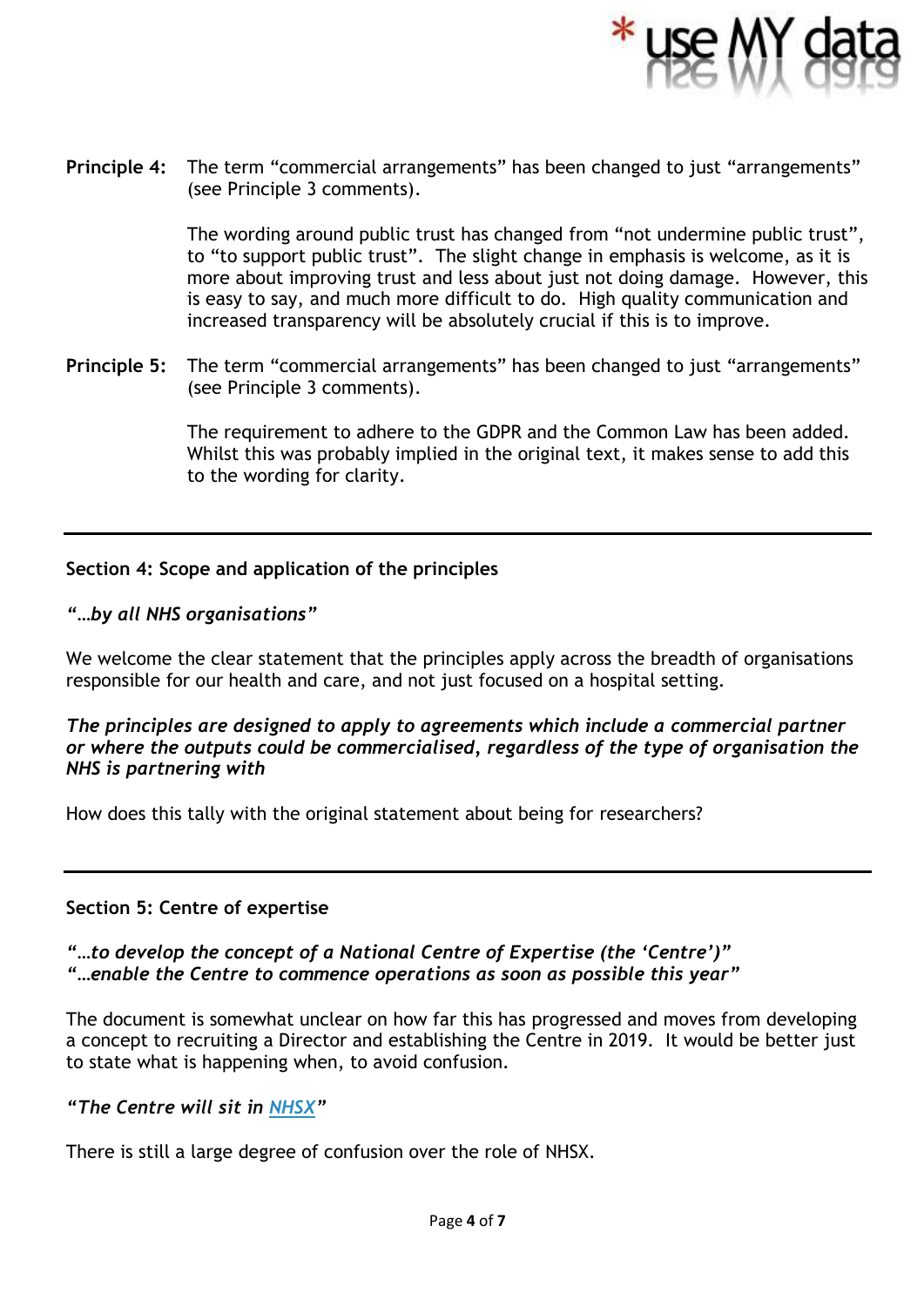

Further questions have arisen, for which explanations are needed:

- How will the Centre adopt the principles of transparency in practice?
- Who will the Centre report to, and how will that reporting take place?
- Will the Centre publish its discussions and findings?
- Will the operational aspects be an open process?
- How is the patient voice involved in the Centre, given that it is dealing with the uses of patient data?
- Production of the legal advice how will this work in relation to similar roles and functions which currently sit with the Health Research Authority, NHS Digital and Public Health England?
- How will the Centre interact or utilise existing independent advisory groups such as IGARD and Public Health England's independent advisory group, which already have different levels of legal expertise and opinion?

#### *"…assessing the value of different partnership models to the NHS."*

How will this assessment take place, and will the details of the assessment be made open, or published?

#### *"…signposting"*

The document indicates a role for the Centre in providing a signposting service, so that advice and assistance can be provided and relevant questions can be routed to appropriate organisations. This looks like a sensible approach, but the process for deciding where the signposting goes to is not yet clear.

#### *"…engagement and understanding the landscape"*

How does the Centre see this taking place?

## *"…setting clear and robust standards on transparency and reporting to underpin and support public trust"*

Having clear practices in these areas would be helpful, but this should be developed with other partners who already operate in this space. The role of the Centre could be in the coordination of the existing work, representing this out to wider stakeholders.

## *"We will explore what additional functions, or nuancing of these functions, would be useful ahead of publishing the full policy framework document later this year"*

We welcome this commitment and look forward to exploring this with the Centre as it develops.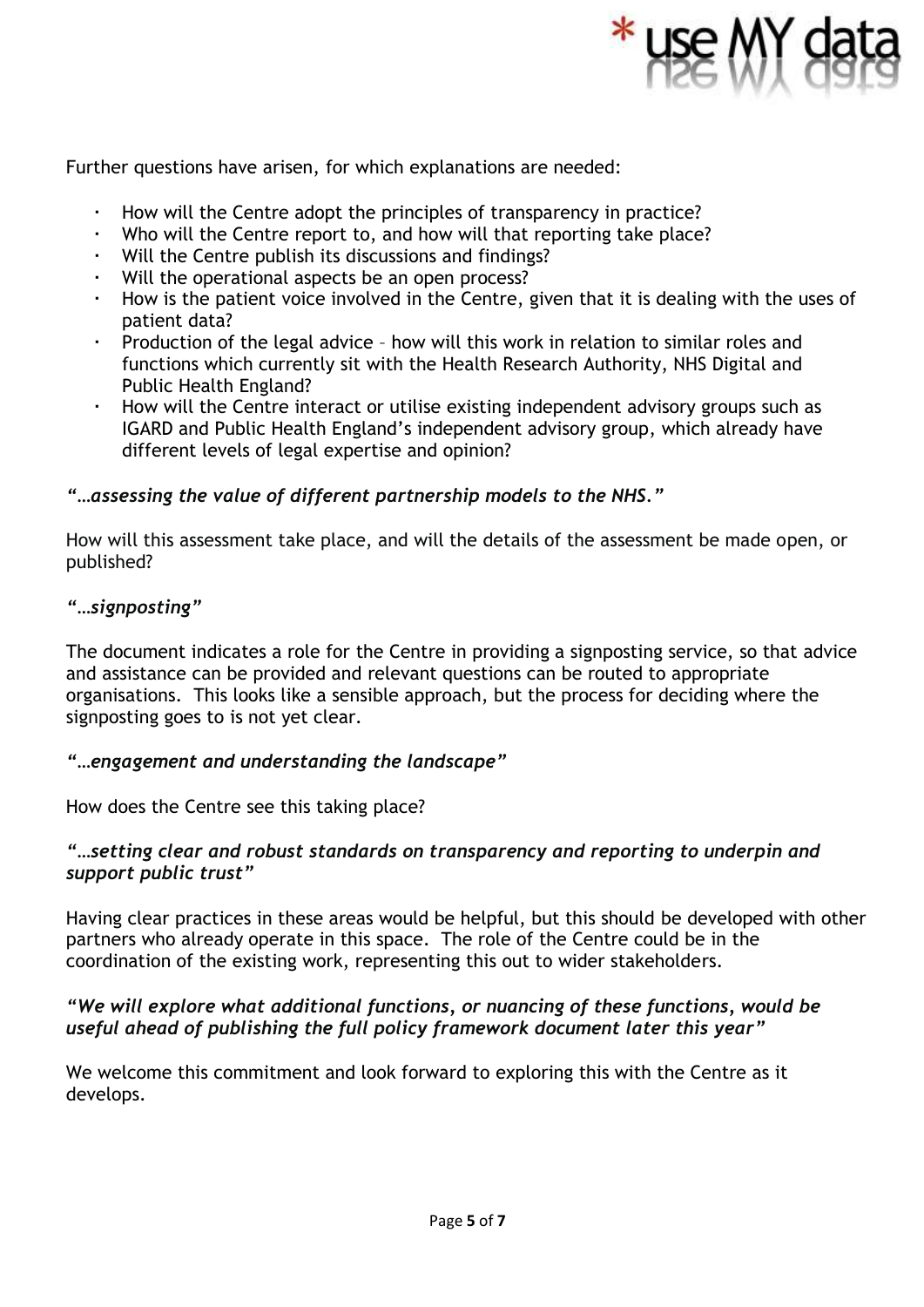

#### **Section 6: Next steps and further commitments**

#### *"We plan to publish the next iteration of the principles in a policy framework later this year"*

We would stress the urgency to move forwards with the establishment of the Centre. There is a lack of certainty over the timescales and deliverables, and this should be addressed.

There is a potential risk of inertia if existing research is delayed until the Centre is established. Additionally, the longer it takes to establish the Centre the higher the risks that something illadvised will happen and undermine future prospects for good uses of the data.